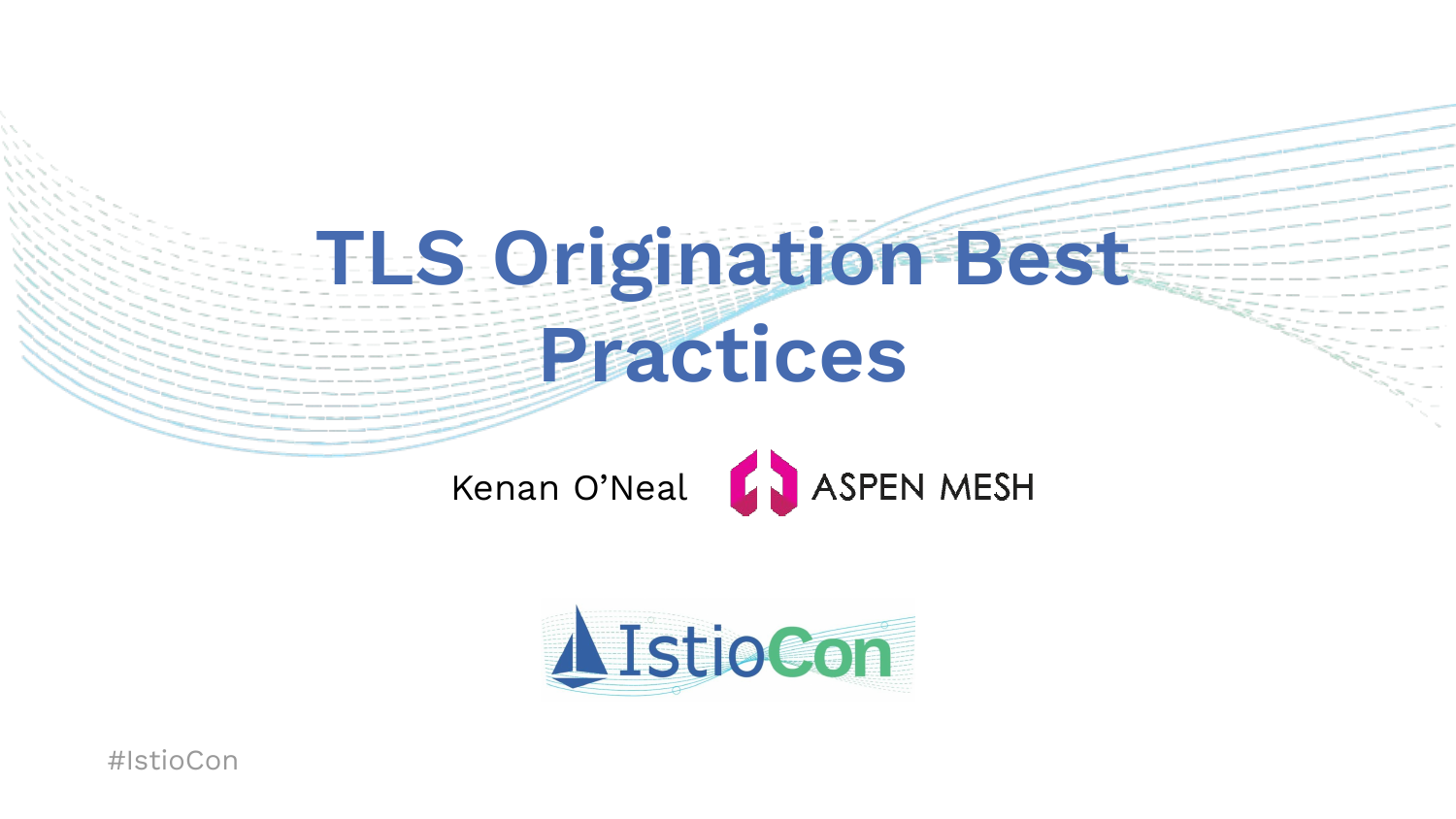#### **whoami**

- Istio open source contributor for close to a year
- Current release manager for Istio 1.12
- Worked on introducing VERIFY\_CERTIFICATE\_AT\_CLIENT environment variable

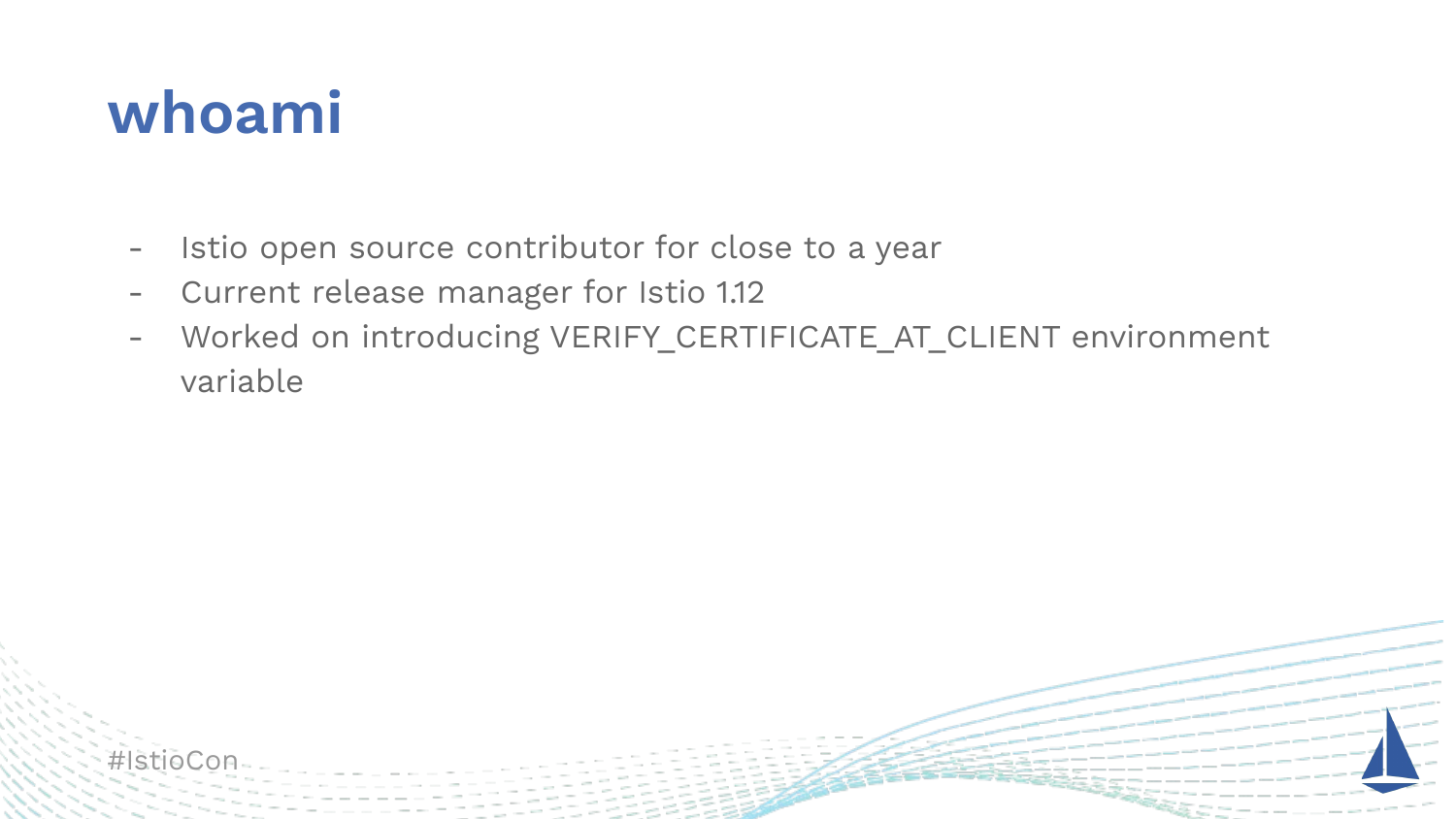### **TLS Origination Security**

Istio is designed to be flexible, but at times this comes at a cost. One of these costs happens when configuring a DestinationRule.

Things that aren't done by default:

- 1. Checking that the certificate is signed by a CA that your system trusts
- 2. The certificate's SAN DNS name of the host is not verified
- 3. The SNI isn't sent to the intended server

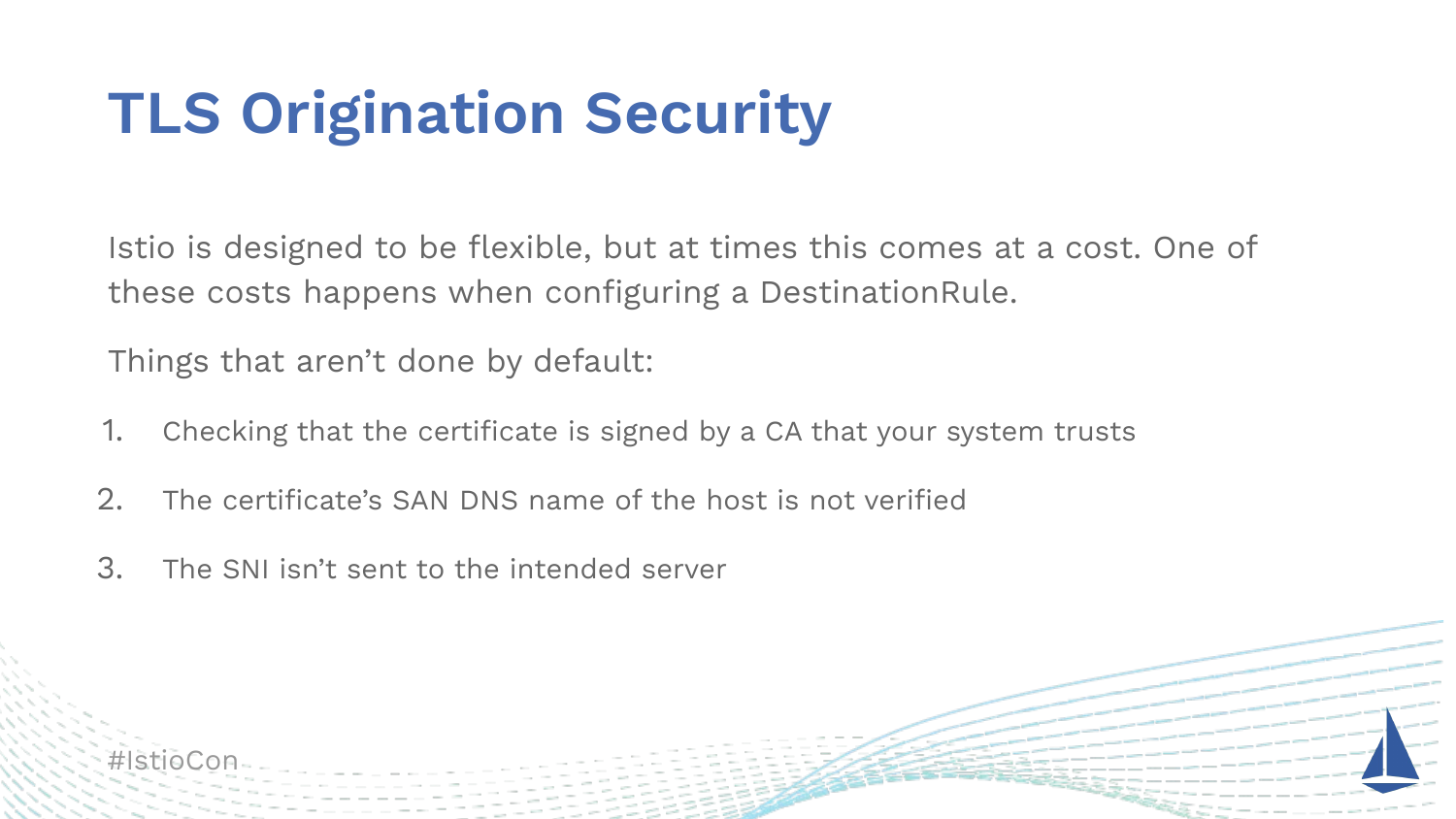#### **CA (Certificate Authority) Certificate Bundle**

- Specify CA certificate bundle to use in validating certificates

Most Operating Systems have a built-in CA certificate bundle

```
spec:
   host: self-signed.badssl.com
   trafficPolicy:
     tls:
       mode: SIMPLE
       caCertificates: /etc/ssl/certs/ca-certificates.crt
```
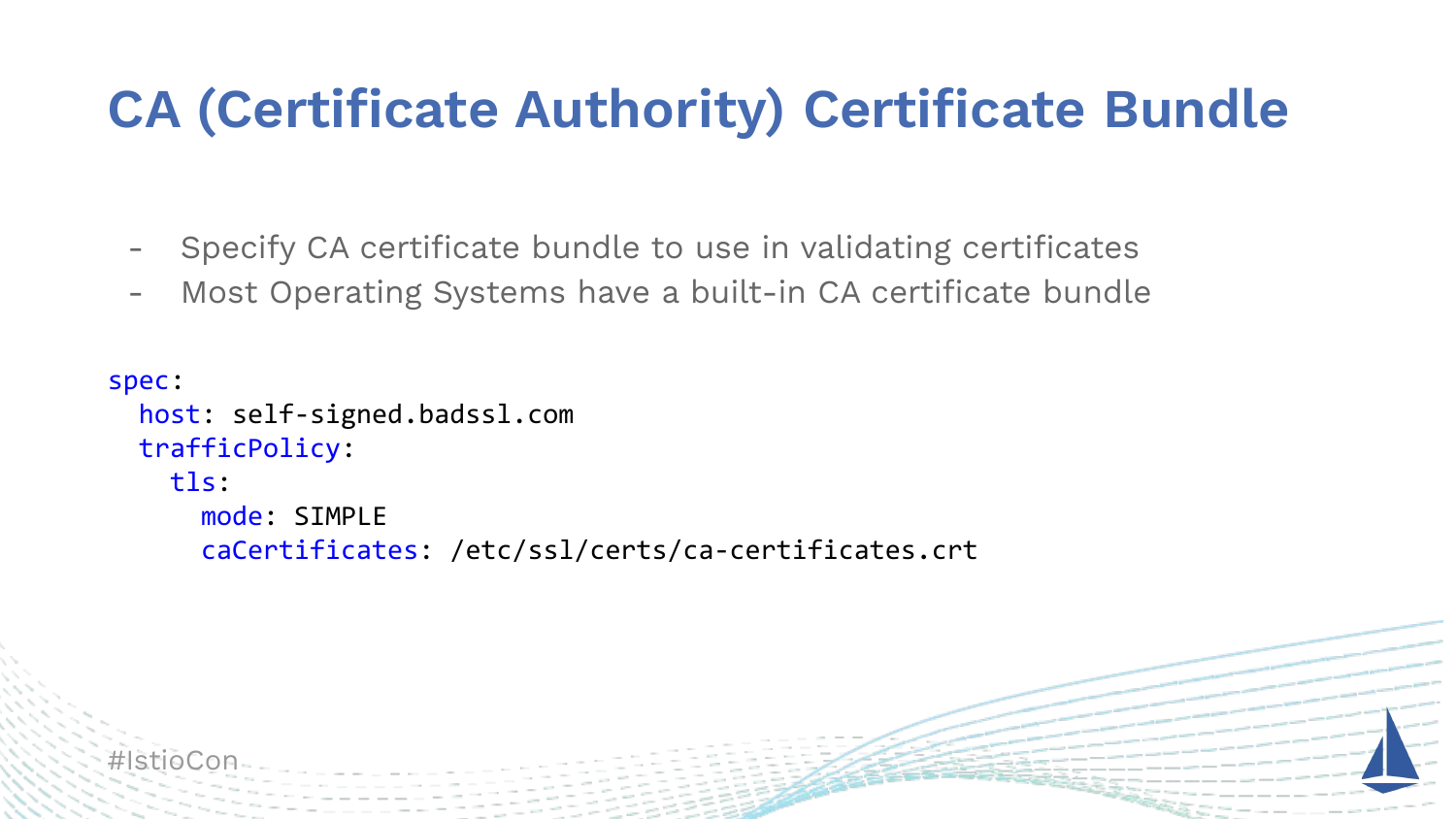#### **SAN (Subject Alternative Name)**

- Hostname that was issued the certificate
- Relies on CA certificate being specified

```
spec:
   host: wrong.host.badssl.com
   trafficPolicy:
     tls:
       mode: SIMPLE
       caCertificates: /etc/ssl/certs/ca-certificates.crt
       subjectAltNames:
       - "wrong.host.badssl.com"
```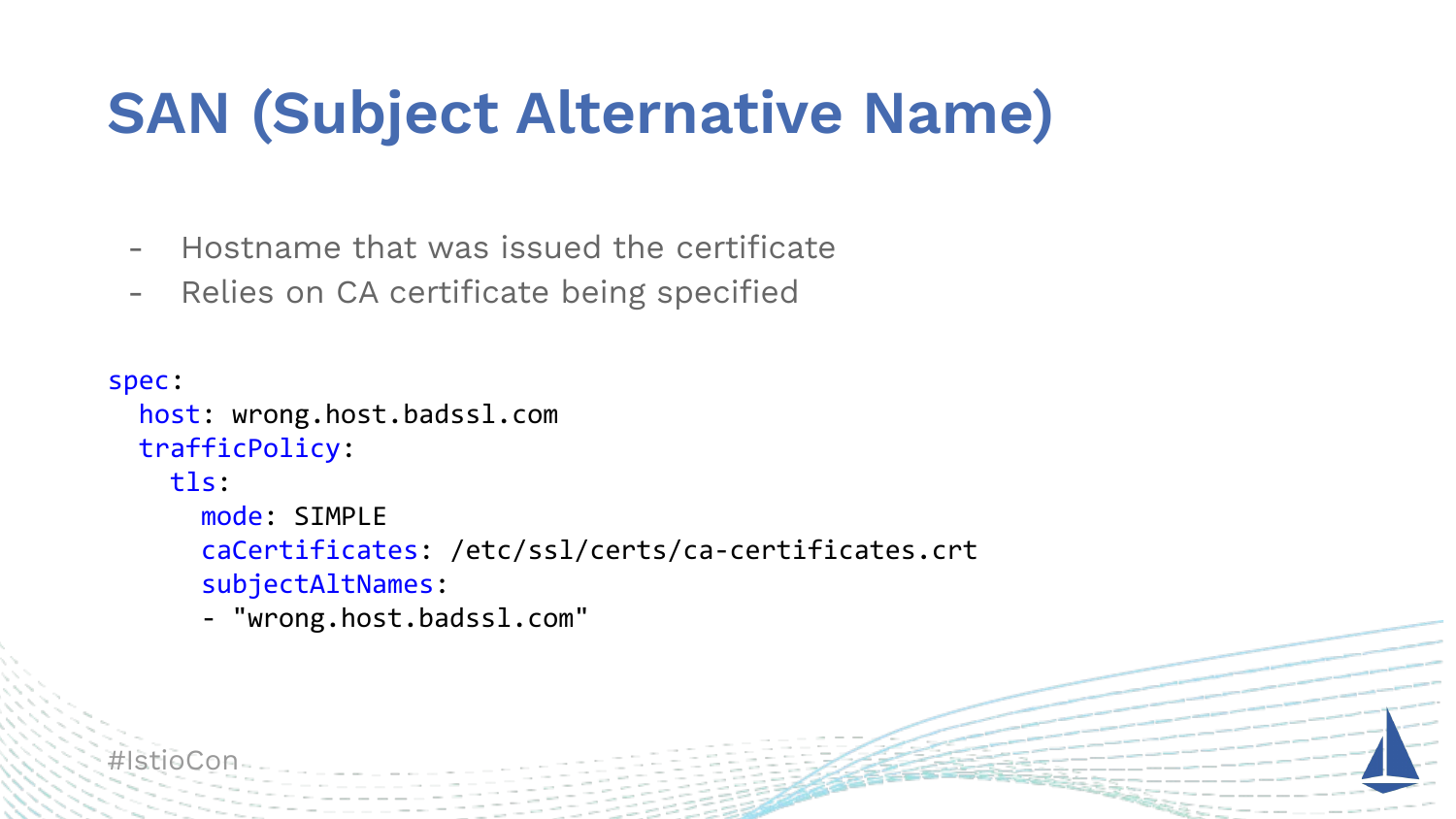#### **SNI (Server Name Indication)**

- Hostname the service is requesting to talk to

```
spec:
   host: self-signed.badssl.com
   trafficPolicy:
     tls:
       mode: SIMPLE
       caCertificates: /etc/ssl/certs/ca-certificates.crt
       subjectAltNames:
       - "self-signed.badssl.com"
       sni: self-signed.badssl.com
```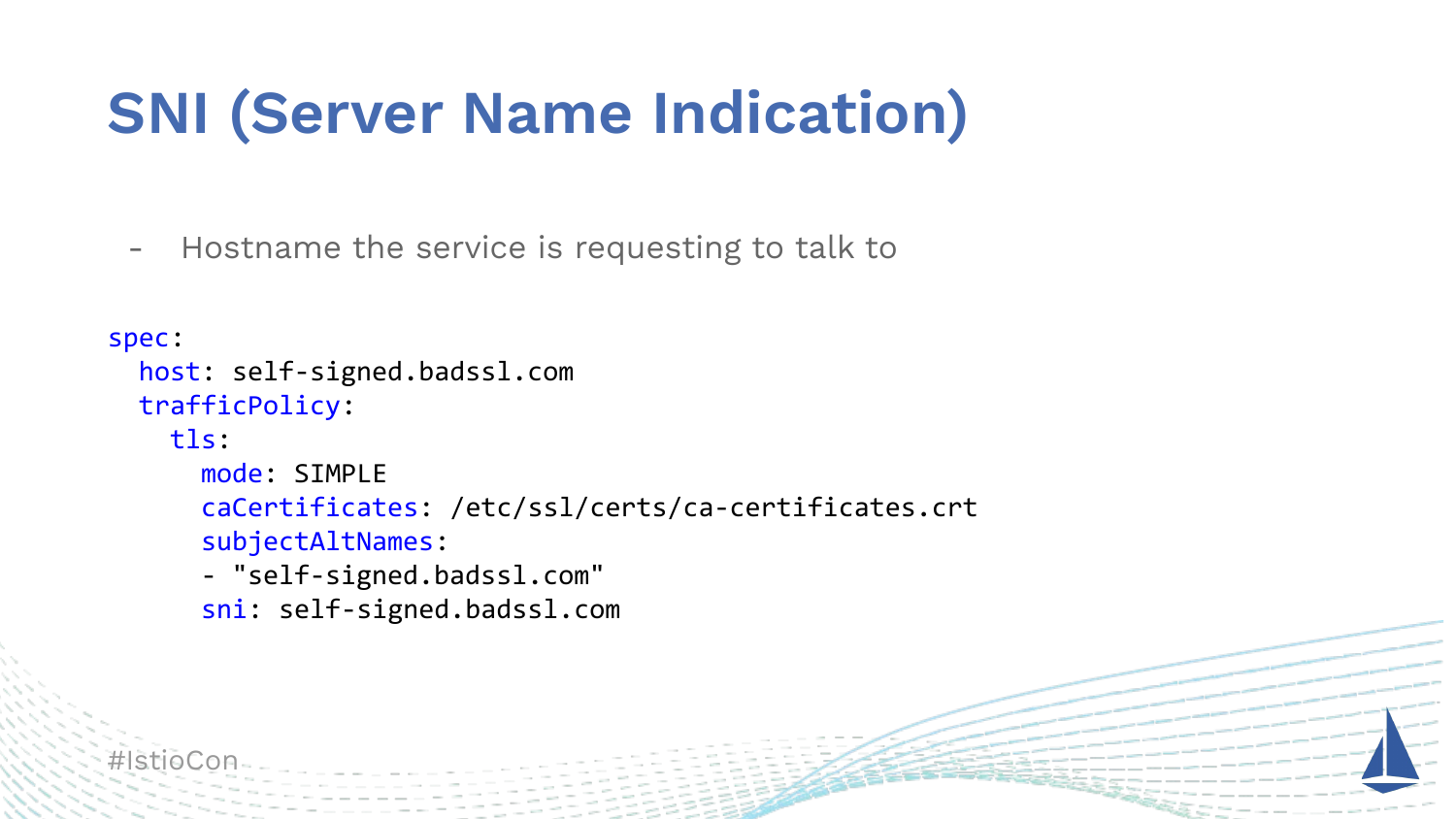#### **ServiceEntry Behavior**

Important things to note:

- A ServiceEntry can also specify SANs (Subject Alternative Name)
- A SAN in a DestinationRule overwrites all ServiceEntry SANs
- In order for SANs to be verified against the host, a certificate must be specified in the DestinationRule

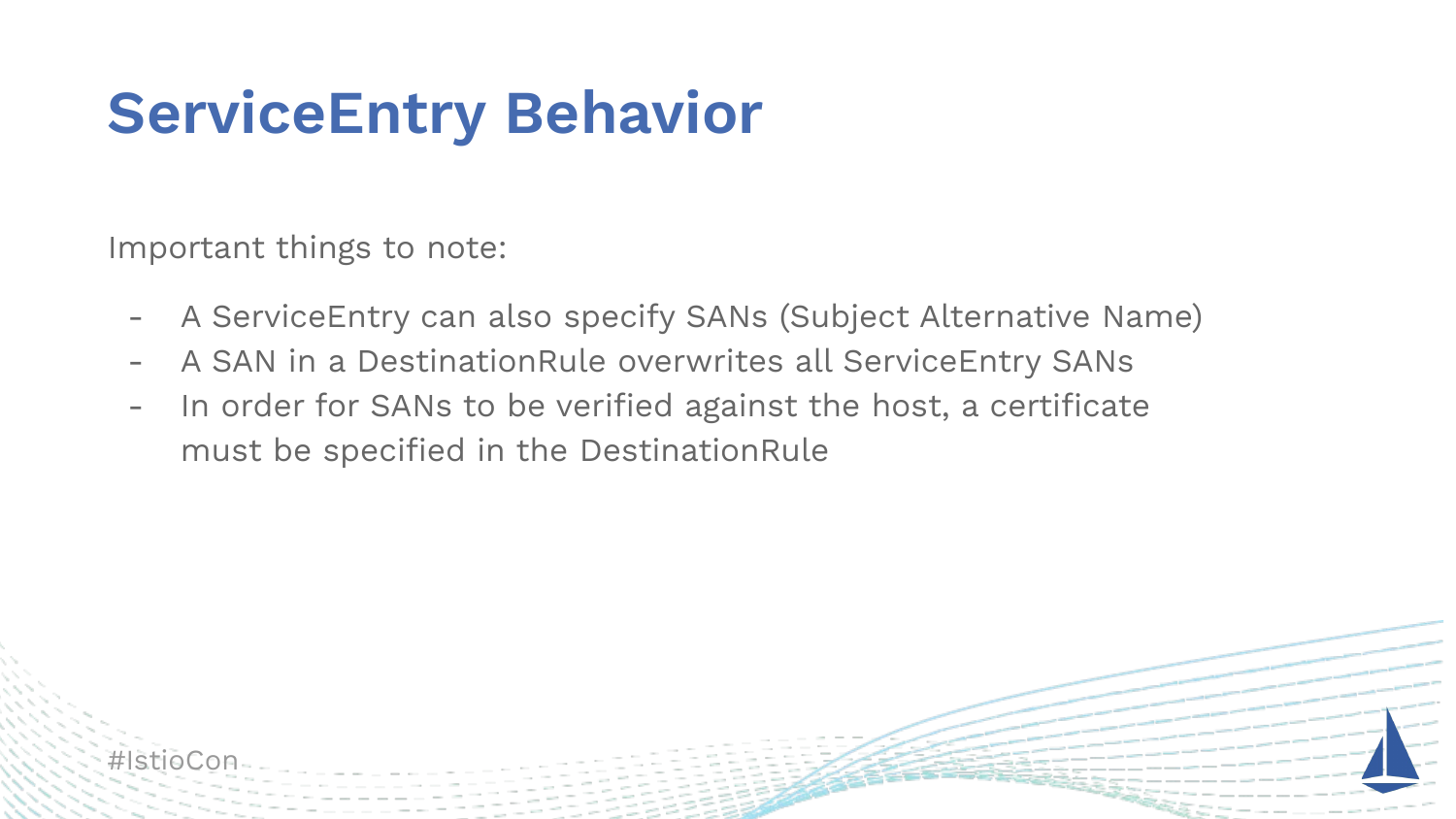#### **Verify Certificate At Client**

- Automatically set CA certificate bundles
- System is checked for the first certificate bundle detected from the list below
- Can be overridden by explicitly setting the CA certificate
- $-$  Istio version  $> 1.12$

```
"/etc/ssl/certs/ca-certificates.crt", // Debian/Ubuntu/Gentoo etc.
"/etc/pki/tls/certs/ca-bundle.crt", // Fedora/RHEL 6
"/etc/ssl/ca-bundle.pem", // OpenSUSE
"/etc/pki/tls/cacert.pem", // OpenELEC
"/etc/pki/ca-trust/extracted/pem/tls-ca-bundle.pem", // CentOS/RHEL 7
"/etc/ssl/cert.pem", // Alpine Linux
"/usr/local/etc/ssl/cert.pem", // FreeBSD
```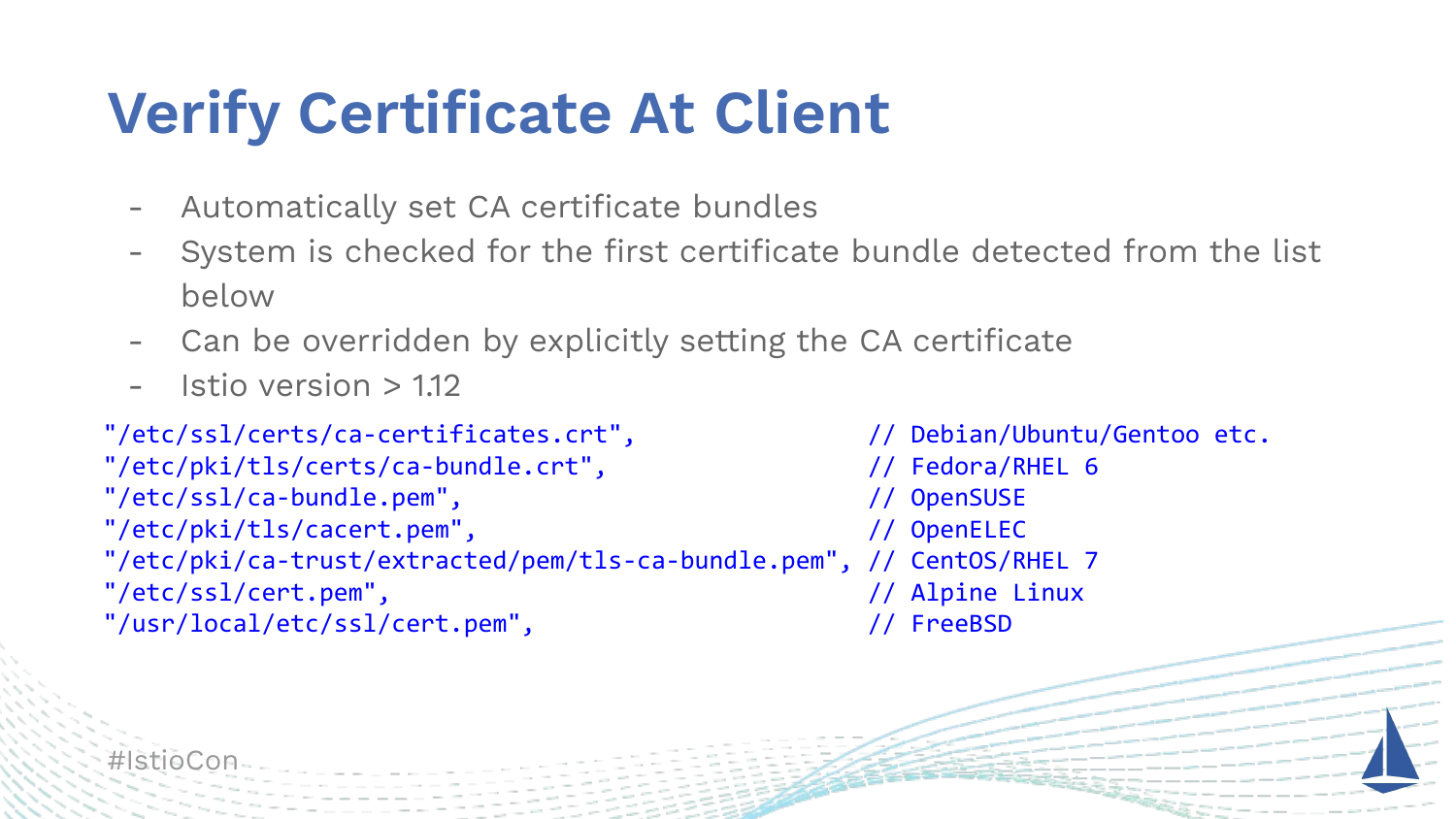### **Verify Certificate At Client**

Only works in SIMPLE or MUTUAL TLS modes, *NOT* in ISTIO\_MUTUAL <https://istio.io/latest/docs/reference/commands/pilot-discovery/#envvars>

```
spec:
   host: self-signed.badssl.com
   trafficPolicy:
     tls:
       mode: SIMPLE
       subjectAltNames:
       - "self-signed.badssl.com"
       sni: self-signed.badssl.com
```
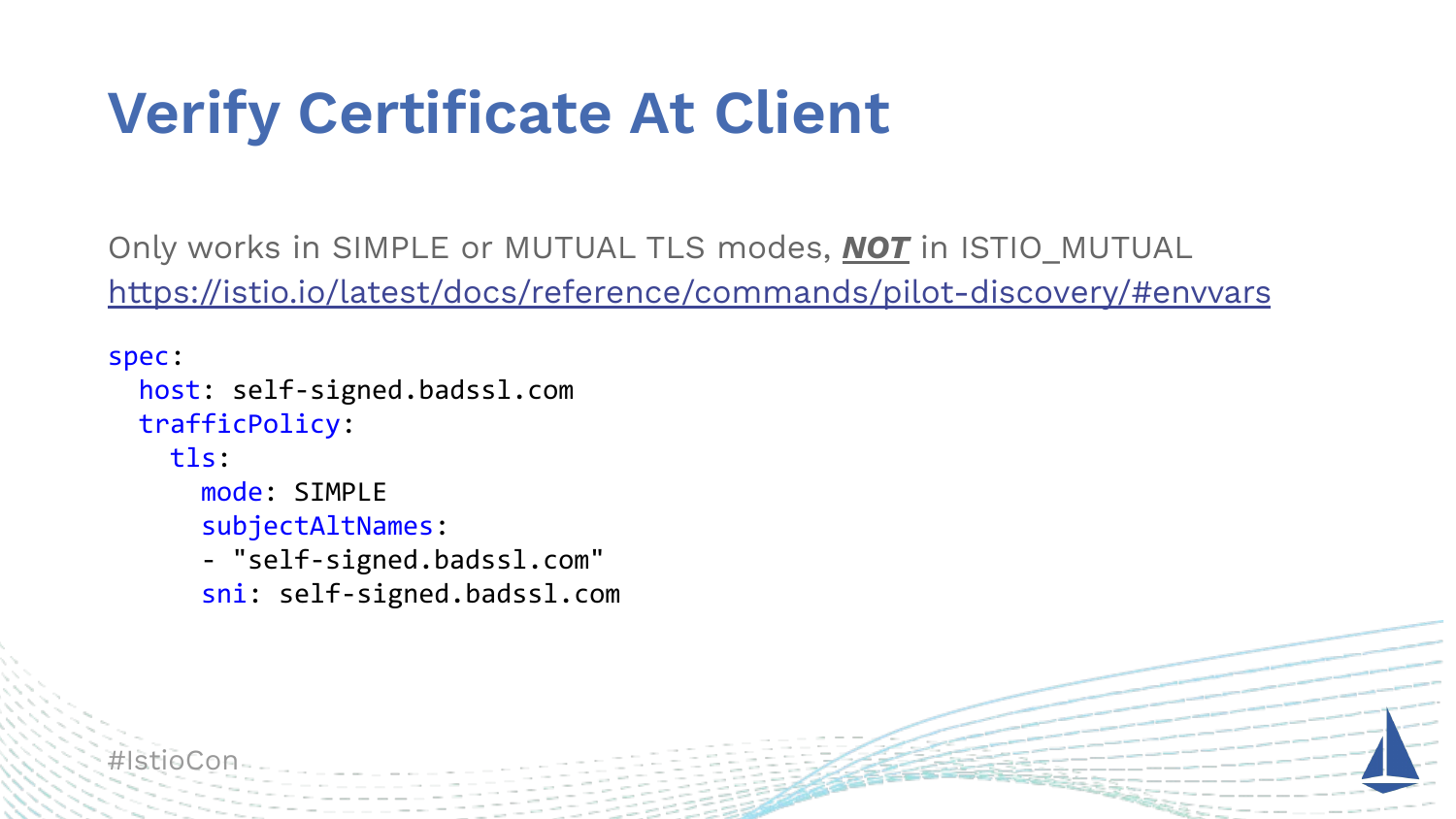#### **Setting "Verify Certificate At Client"**

- Helm yaml file for istiod needs VERIFY CERTIFICATE AT CLIENT = true

```
pilot:
   ...
   env:
    VERIFY_CERTIFICATE_AT_CLIENT: "true"
```
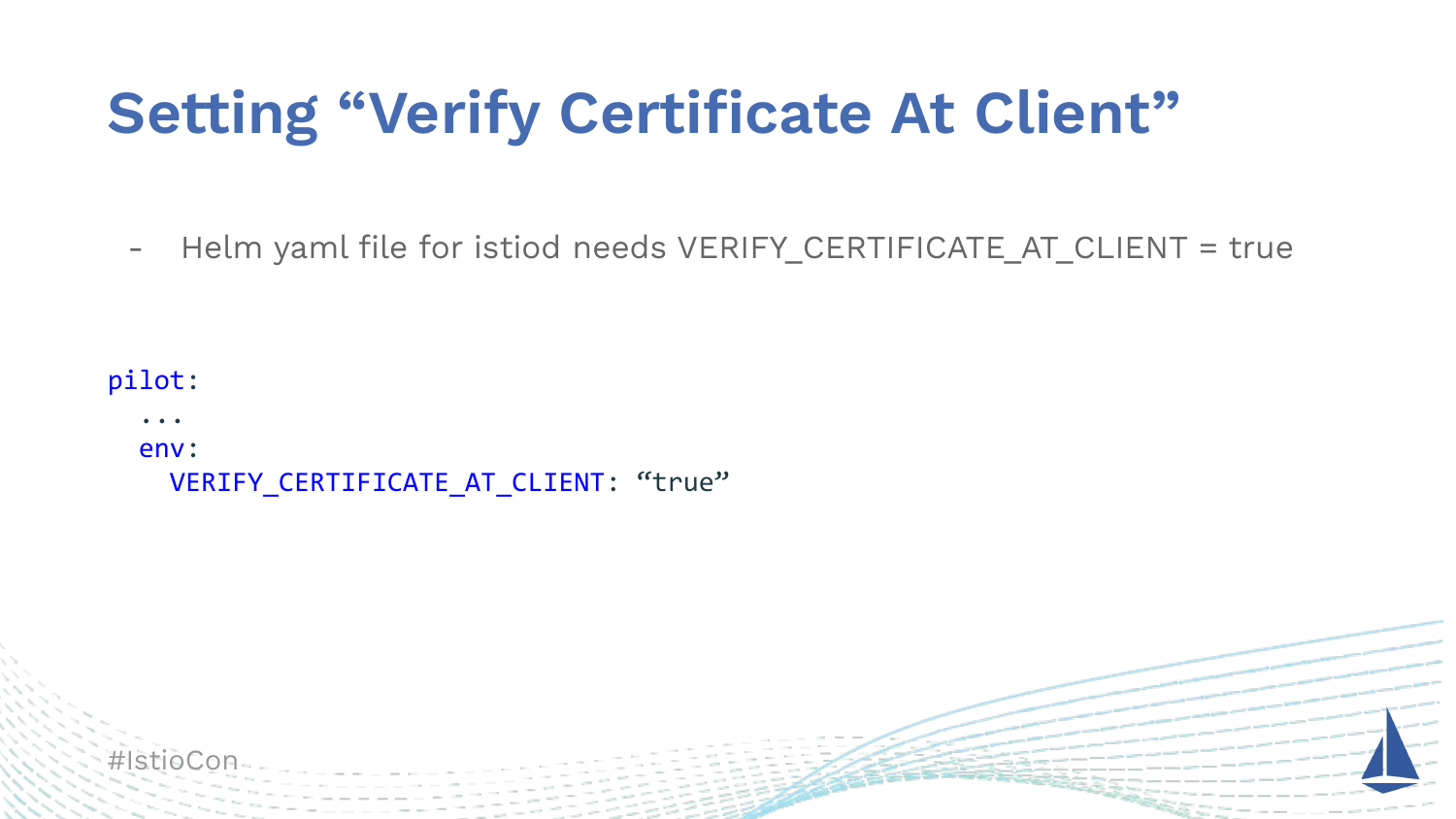#### **Testing**

- Use a host that you trust but serves bad certificates (badssl.com)
	- Untrusted root certificate
	- Self-signed certificate
	- Certificate for a different host

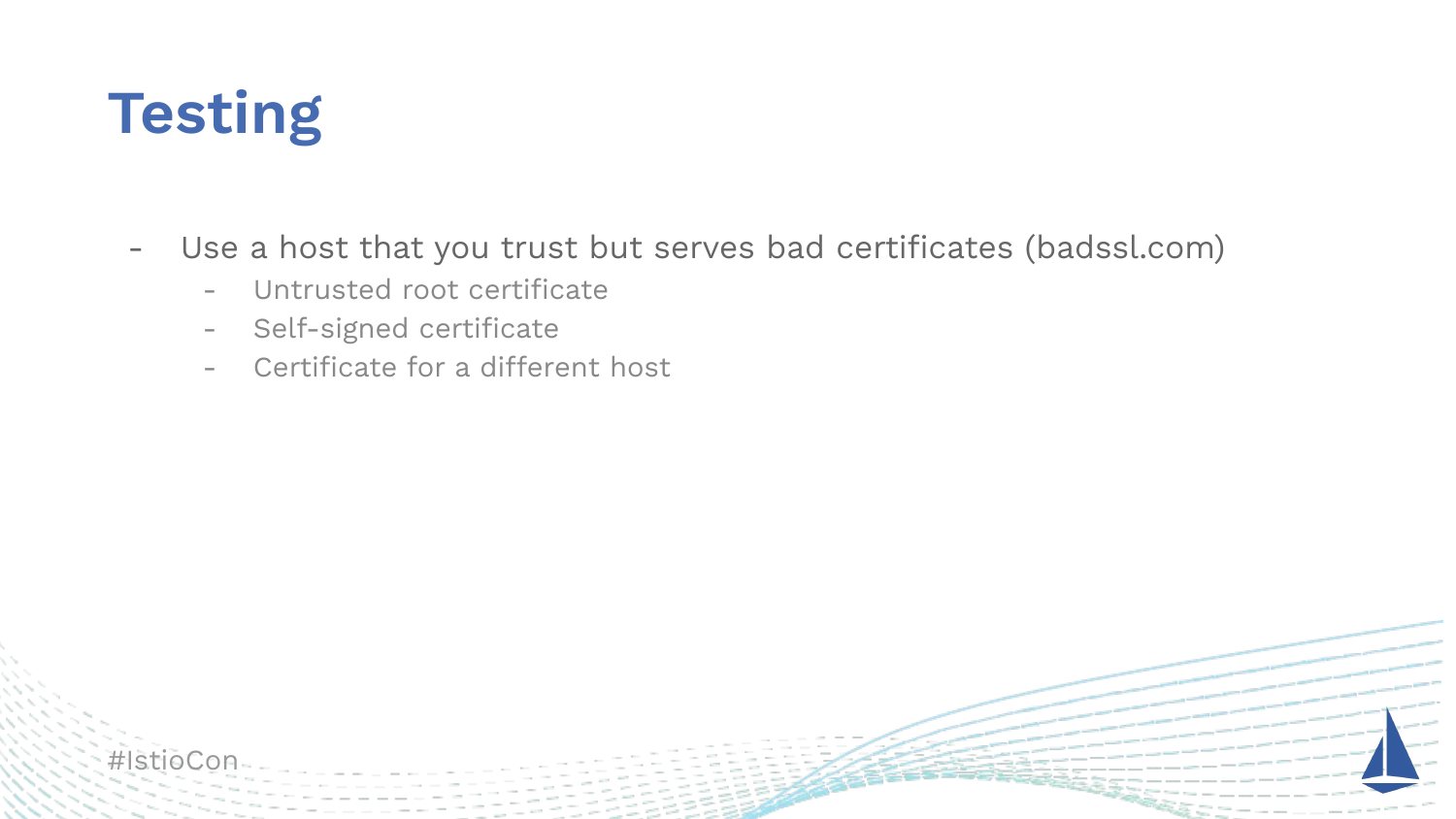#### **Work Currently Being Done**

#IstioCon

This is not easy enough for the user. Faseela K. is working to improve VERIFY CERTIFICATE AT CLIENT to include auto san and auto sni.

If you would like to see more changes like these to improve security and ease of use for users, I'm sure Istio is happy to have more contributions.